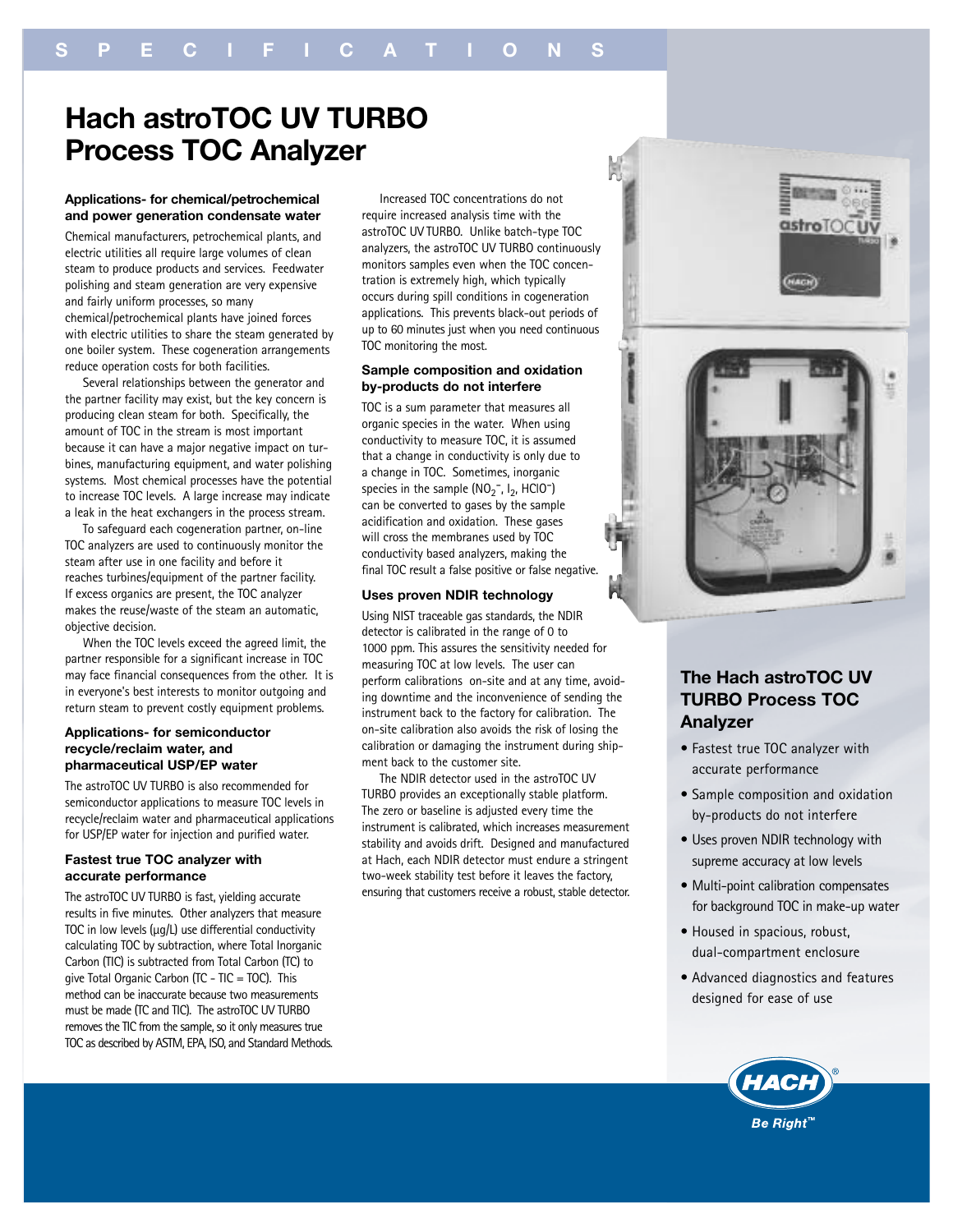## **Multi-point Calibration Compensates for Background TOC**

An advanced calibration utility offers a multi-point (up to 10) calibration. The TOC-added calibration compensates for the TOC background usually found in make-up water. This type of calibration is necessary when calibrating at low levels when the unknown carbon species in the DI water is significant. The analyzer calculates the calibration curve slope and adjusts the slope so the line is forced through zero, allowing accurate low-level measurements.



*Integrated valve manifold for automatic calibration, validation, and cleaning*

*Multi-stage UV-reactor provides full oxidation of TOC*

#### **Housed in a spacious, robust enclosure**

The spacious two compartments that house the electronics and fluidics make maintenance a snap. An IP66/NEMA 4 rated enclosure enables the astroTOC UV TURBO Analyzer to withstand harsh industrial environments. The dual compartments ensure that any leaks in the fluidic system will not damage the electrical components.

# **Advanced diagnostics and features for ease of use**

The advanced diagnostics monitor general system conditions. These include loss of sample flow, loss of carrier gas, and pump tube deterioration. Also included is a programmable process spill threshold, which protects the analyzer from fluid blockage and pollution due to over-range conditions. If the TOC exceeds a user-set level, the instrument will

go offline, perform a self-cleaning, then try to go back on-line. This prevents instrument damage while optimizing continuous monitoring as much as possible.

Many features that ease instrument use and maintenance are included with the analyzer. Mappable relays let you select from a variety of diagnostics or system functions. Auto-cleaning, auto-validation, and auto-calibration can be scheduled to occur anytime of the day or night during low-use periods. The validation is a simple single-point QA/QC check to assess system performance.

# **Principle of operation**

The astroTOC UV TURBO Analyzer combines chemical and ultraviolet oxidation techniques in a low-temperature reactor to deliver direct TOC measurements. It uses a multi-staged UV oxidation reactor and a chemically impervious non-dispersive infrared (NDIR)  $CO<sub>2</sub>$  detector system, assuring full compliance with *Standard Methods* 5310 C and EPA method 415.1.

In the first analysis step, the sample is mixed with acid, converting the total inorganic carbon (TIC) into  $CO<sub>2</sub>$ . The TIC sparger removes all the  $CO<sub>2</sub>$  from the sample solution. Subsequently, the TIC-free sample is drawn at an accelerated rate, mixed with sodium persulfate and routed through the UV reactor. The residence time in the UV reactor is optimized to assure full oxidation of the TOC into  $CO<sub>2</sub>$ . The gas/liquid mixture is transported by the carrier gas into the gas-liquid separator (GLS), where the sample gas is separated and diverted into the NDIR detector for the direct, interferencefree  $CO<sub>2</sub>$  measurement. The resulting  $CO<sub>2</sub>$ concentration measurement is directly proportional to the original TOC concentration found in the sample. The front panel displays the TOC concentration in mg/l or  $\mu$ g/l.

# **Detection method**

ASTM, EN, EPA, ISO and *Standard Methods* recommend TOC analysis methods using NDIR detection. This technique provides stable, accurate measurement by detecting  $CO<sub>2</sub>$  gas. The detector performs  $CO<sub>2</sub>$  measurement and compares it against a reference measurement. The difference between the two measurements is equal to the concentration of  $CO<sub>2</sub>$  present in the cell. The NDIR measurement rays in the astroTOC UV TURBO Analyzer follow a direct path to a concave mirror and a bundled path back to the receiver. This avoids the inherent drawbacks of the wall-bounce path, including loss of sensitivity and inaccurate measurement due to the interference of dust particles or water droplets on the NDIR cell wall.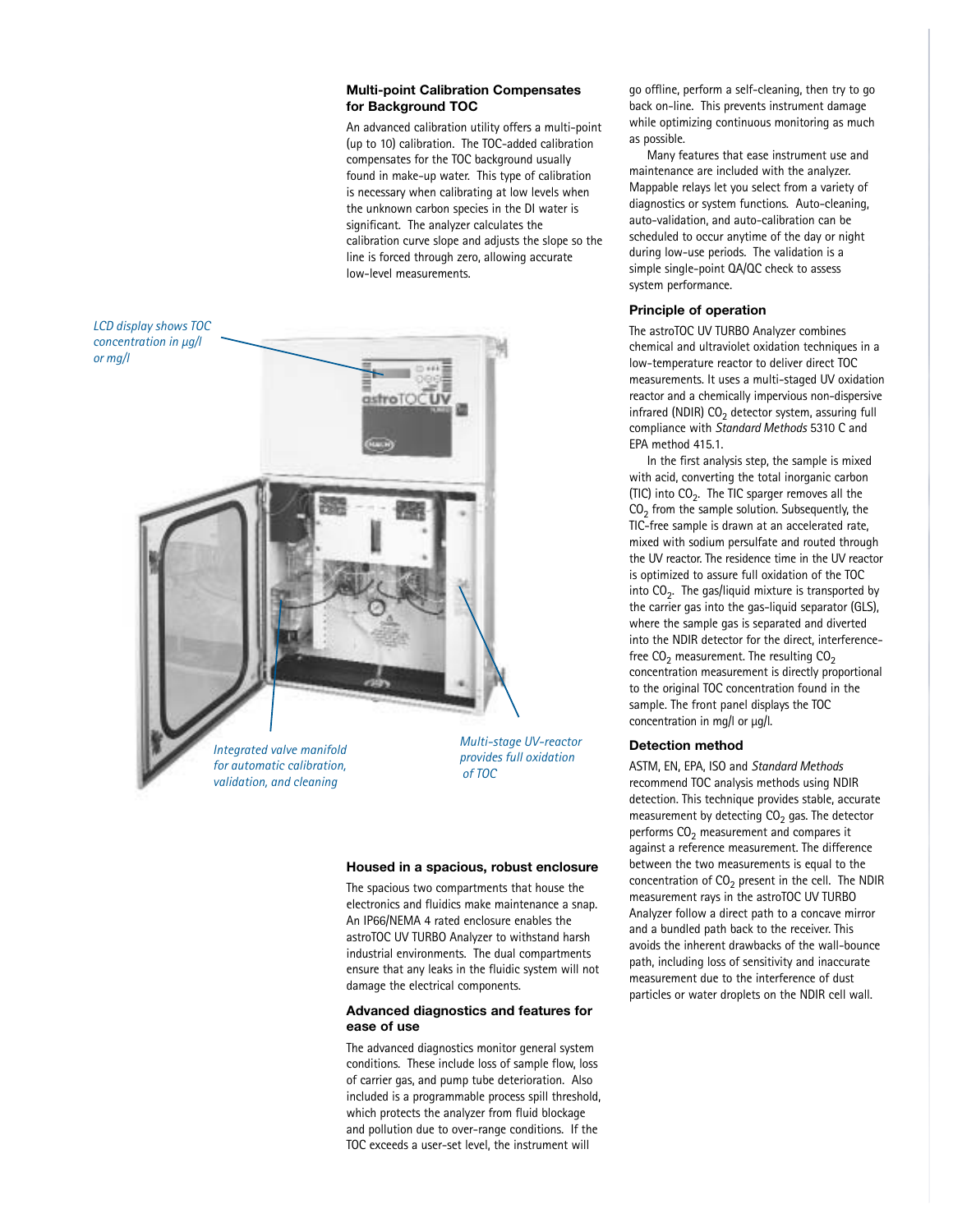# **Hach astroTOC UV TURBO TOC Analyzer Specifications\***

#### **Range**

*0–2000 µg/l (0–2.000 mg/l), 0–5000 µg/l (0–5.000 mg/l), 0-10,000 µg/l (0–10.000 mg/l), 0-25,000 µg/l (0–25.000 mg/l), 0-50,000 µg/l (0–50.000 mg/l)*

**Accuracy/Repeatability/Linearity** ≤ ± *4 % of reading or 8 µg/l (whichever is greater) at 25° C (77° F)\*\* \*\*Performance specifications established with range* 

*configuration 0-5000 µg/l (0-5 mg/l)* 

**Minimum Detection Limit** 

≤ *5 µg/l for range 0-5000 µg/l at 25° C (77° F)\*\*\* \*\*\*MDL established per EPA Appendix B to part 136*

**Response Time** *T90* ≤ *5 minutes T20* ≤ *3 minutes (includes TIC sparging)*

**Inlet Pressure** *0.15-6 bar (2-87 psig)*

**Flow Rate** *25-200 ml/minute*

**Sample Temperature Range** *2° C to 70° C (36° F to 158° F)*

**Extended Inlet temperature**

*2-100° C (212° F) with a 3000 mm (120 in) long, 6 mm (1/4 in) O.D. stainless steel sample inlet tube at a flow rate of 25-60 ml/minute.*

**Operating Temperature Range** *5° C to 40° C (41° F to 104° F)*

**Recorder Outputs** *Two 4-20 mA analog outputs selectable for sample* 

*concentration, analyzer system warning or auto range indication*

**Alarms**

*Five relays selectable for sample concentration alarm, analyzer system warning or analyzer system shutdown alarm. Each is equipped with an SPDT relay with contacts rated for 3A resistive load at 250 VAC or 0.5A at 30V.*

**Optional Serial Communication** *One multi-function RS232 or RS485 serial port (ModBUS, CSV)*

**Power**

*115/230 VAC 50/60 Hz (switch selectable) 300 VA maximum*

**Sample Inlet/Outlet Connection** *1/4-inch OD tube, compression fitting*

**Samples** *Single stream, fast loop inlet (optional: Dual-stream)* 

**Drain Connection** *1 1/2-inch OD standard drain pipe*

**Drain pressure** *ambient*

**Carrier Gas** *1/8-inch OD tube, compression fitting Clean, CO2-free air or Nitrogen at 2.8-6.2 bar (40-90 psig)*

**Compliance/Certification** *CE certified, listed to UL and CSA safety standards by ETL Standard Methods 5310 C, EPA 415.1* 

**Enclosure** *Cold Rolled Steel epoxy powder coated, IP66/NEMA 4 Optional Stainless Steel, IP66/NEMA 4*

**Dimensions** *Approximately 981 mm (38.6 inches) tall, 675 mm (26.6 inches) wide, 220 mm (8.7 inches) deep*

**Mounting** *Wall mount*

**Shipping Weight** *120 lbs. (54 kg)*

*\*Subject to change without notice.*

# **Installation**

The Hach astroTOC UV TURBO Analyzer is designed to be wall-mounted easily with four 10 mm (3/8-inch) screws. Adequate clearance must be left at the sides and bottom of the enclosure for plumbing and electrical connections. The sample inlet connection is 6 mm (1/4-inch) OD tube compression fitting and the drain connection is 1 1/2-inch OD standard drain pipe. Electrical connections are inside the instrument. Four thru-holes for 1/2-inch utility conduit fittings or four PG13.5 strain relief fittings are provided.





**FRONT VIEW**